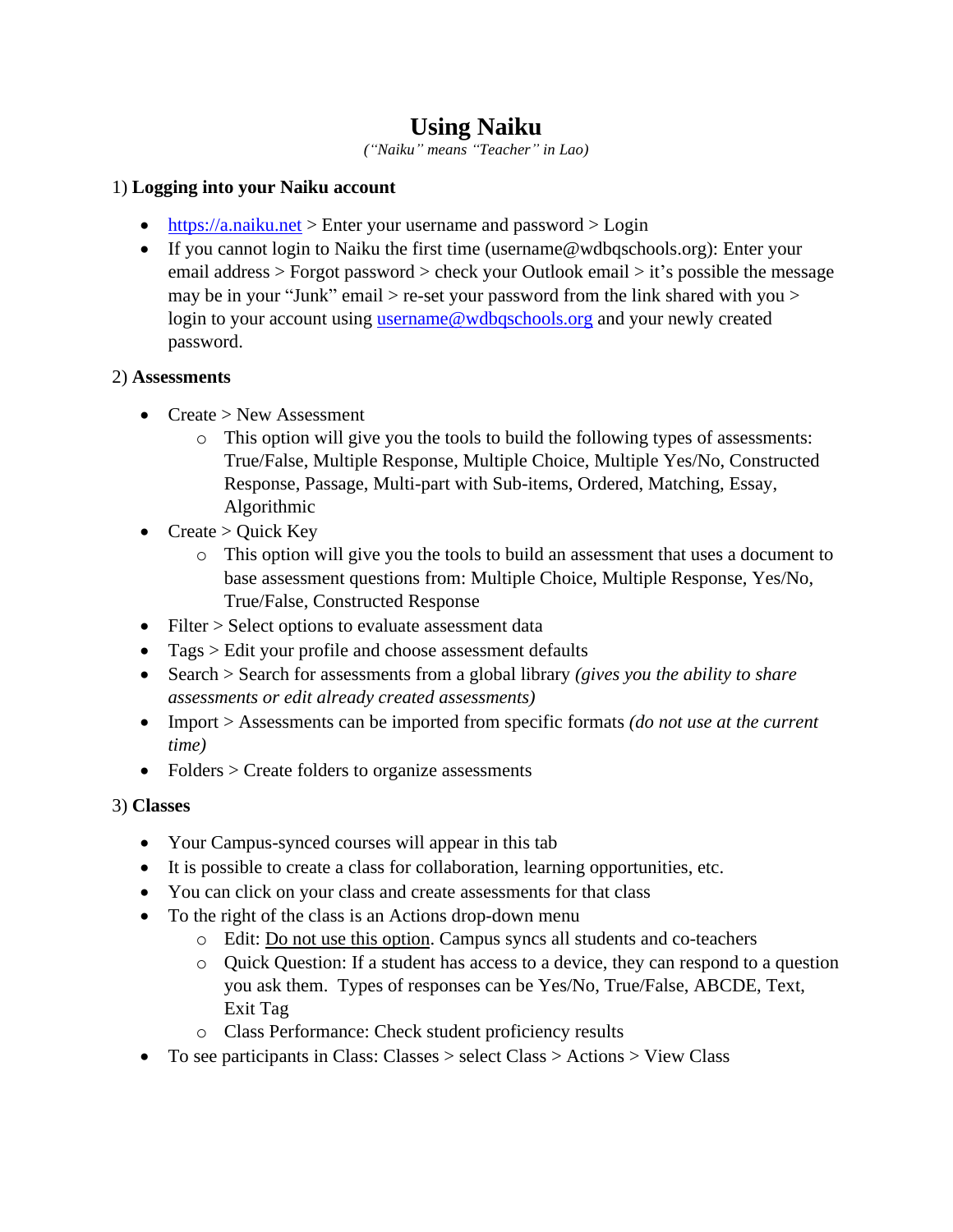#### 4) **Curriculum Maps**

• Curriculum maps are useful tools that allow teachers to see the "big picture" of their curriculum, instruction, and assessment process. Your state standards or learning targets serve as the foundation of the curriculum map.

#### 5) **Forum**

- Enter a question for people to respond to
- New Question > Be Specific (your question) > Add Tag(s) > More information... (details about question) > Post in classroom > Choose which class will respond > Select who can read your question > Create Question
- My Ouestions
	- o Where your questions are stored

#### 6) **Teams**

- Create teams with colleagues
- New Team > Name the Team > Create Team > Add Member (type in teacher name you would like to add) > You have the option to remove the Team member at any time
- Ask a Question > Be Specific (your question) > Add Tag(s) > More information...  $(details about question) > Post in classroom > Choose which class will respond > Select$ who can read your question > Create Question

# 7) **Reports**

- Generate reports of assessment data
- External Test Report
	- o This report allows you to see the results from your state or district benchmark assessments.
- Common Assessment Report
	- o This report shows the mean percent scores for each standard on a common assessment by class, teacher, school, and district. If external (e.g., state) test scores exist, you can choose to correlate the scores between the common and external test to see the strength of relationship.
- Common Assessment Report by Item
	- o This report shows the count and percent correct on each item. It shows it by class and also overall (across all classes).
- Common Assessment Report by Demographics
	- o This report shows the mean percent scores for each standard on a common assessment by student demographics. Choose to view results by IEP, LEP, Gender, and/or Ethnicity.
- Standards Performance by Student